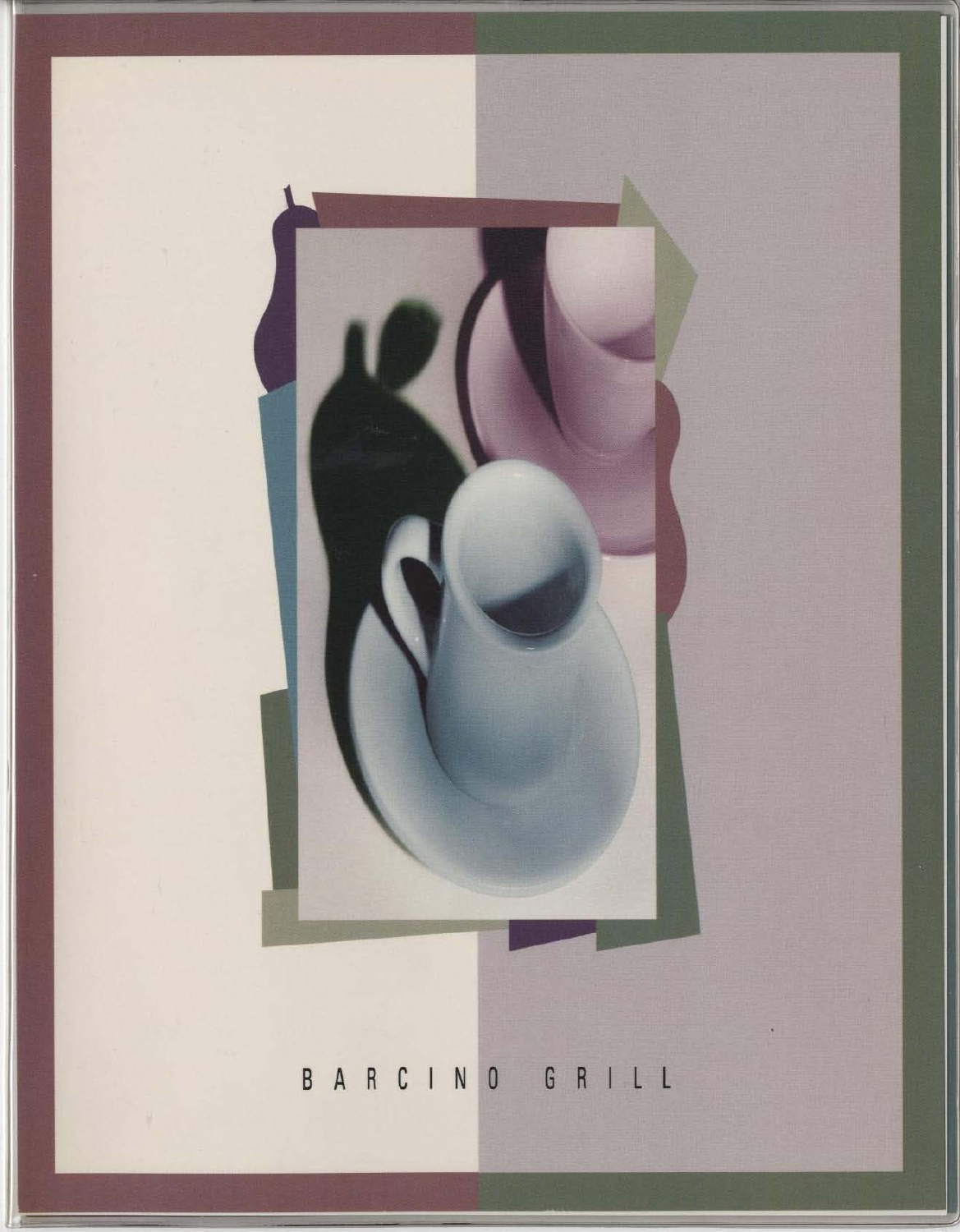## PETIZERS

**SPICY BUFFALO WINGS** 5.75 **With Bleu Cheese Dressing** 

QUESADILLAS 5.50 With Chicken, Sour Cream and Pico de Gallo **BISTRO TOSSED SALAD 3.75 Crisp Mixed Greens with Choice of Dressing** 

NACHOS GRANDE 5.50 Loaded with Meat, Cheese, Sour Cream and Salsa



A D S

SOUP DU JOUR 3.95 **Our Chef's Daily Creation** 

CHICKEN SOUP 4.25 Served in a Bowl with Noodles

CREAM OF CRAB 4.95 Fresh Crab, Cream and Sherry

NICOISE 8.25 Albacore Tuna, Green Beans, Nicoise Olives and Potatoes with Herb Vinaigrette

FRESH FRUIT PLATE 7.95 With Choice of Non-Fat Yogurt, Sherbet or **Low-Fat Cottage Cheese** 

GRILLED CHICKEN CAESAR 8.25 With Romaine Lettuce and Croûtons

CHILLED SALMON SALAD 8.95 **Bibb Lettuce, Tomato, Sprouts, Cucumber and Dill Dressing** 

**COBB 8.50** Chicken, Avocado, Egg, Tomato, Bacon and **Greens with Bleu Cheese Dressing** 

**ASTAS** 

With Spicy Tomato Sauce

**FARFALLE CON POLLO 8.75 Rowtie Pasta with Boneless Roasted Chicken** 

PENNE AL ARRABBIATA 8.25

LINGUINE CON VONGOLÉ 9.25 **Red or White Clam Sauces** 

Hyatt Hotels presents "Cuisine Naturelle," a complete approach to healthy eating that gives new meaning to the concept of a well-balanced meal. Hyatt has created health-conscious menu items that are naturally low in calories, but more importantly, represent a balance of necessary nutrients and exceptional flavor. Each dish is created from natural, wholesome foods that are high in natural fiber and nutrients, yet low in saturated fat. The food is fresh and flavorful, relying on herbs, garlic, fresh fruits and vegetables. We invite you to experience Cuisine Naturelle because we care about your bealth.

**STARTERS** 

PITA PIZZA 5.50 Whole Wheat Pita Topped with Grilled Vegetables and Low-Fat Mozzarella Approximately: 282 Calories, 29 g Carbobydrates, 32 mg Cholesterol, 19 g Protein, 504 mg Sodium, 9 g Fat, 28% Fat

**MIXED GREENS SALAD 3.95 Tossed with Dill Cucumber Dressing Approximately: 74 Calories,** 8<sup>g</sup> Carbobydrates, 3 mg Cholesterol, 5g Protein, 47 mg Sodium, 3g Fat

**CALIFORNIA SPRING ROLL SANDWICH 8.25** Whole Wheat Tortilla with Grilled Chicken and Garden Vegetables Approximately: 300 Calories, 31 g Carbobydrates, 60 mg Cholesterol, 29 g Protein, 353 mg Sodium, 6 g Fat, 15% Fat

**SEARED SALMON 11.75 Over Mixed Bean Vinaigrette Approximately: 491 Calories,** 41 g Carbobydrates, 35 mg Cholesterol, 47 g Protein, 439 mg Sodium, 14 g Fat, 25% Fat

**NATURELLE CITRUS CAKE 3.95** Light Cheesecake with Grand Marnier Approximately: 124 Calories, 12 g Carbobydrates, 28 mg Cholesterol, 8 g Protein, 92 mg Sodium, 4 g Fat, 29% Fat

## GUISINE NATURELLE'

**RED LENTIL CHILI** 5.25 **Served With Guiltless Gourmet Tortilla Chips Approximately: 165 Calories,** 27 g Carbobydrates, 0 mg Cholesterol, 6 g Protein, 662 mg Sodium, 1 g Fat, 5% Fat

**BNTRÉES** 

**GRILLED CHICKEN BURGER 8.25** With Guiltless Gourmet Tortilla Chips and Salsa **Approximately: 467 Calories,** 56 g Carbobydrates, 96 mg Cholesterol, 41 g Protein, 724 mg Sodium, 11 g Fat, 21% Fat